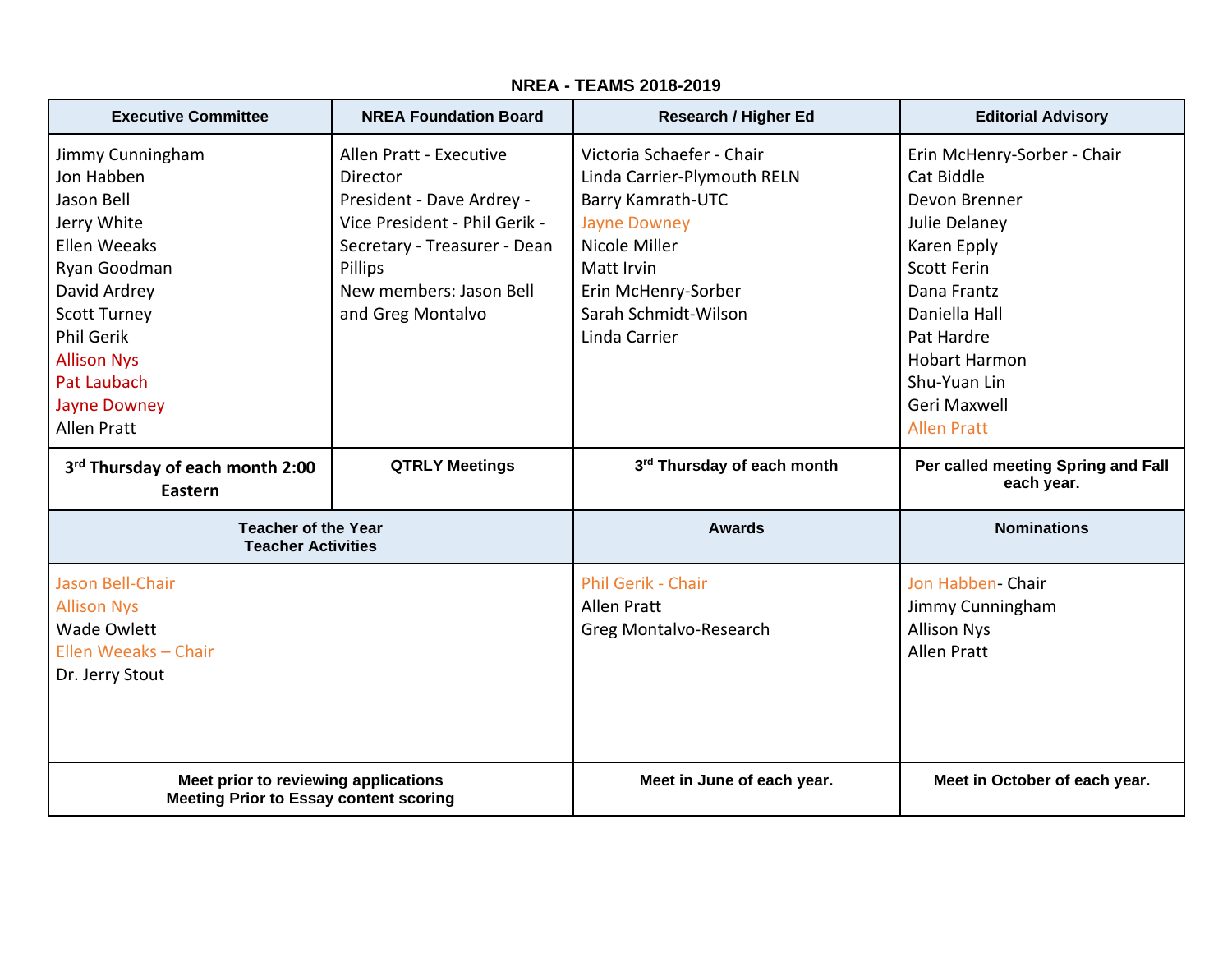| <b>Procedures and Bylaws</b>                         | <b>Membership &amp; Partners</b>                                   | <b>Ways and Means</b>                                                        | <b>Diversity</b>                                                                                |
|------------------------------------------------------|--------------------------------------------------------------------|------------------------------------------------------------------------------|-------------------------------------------------------------------------------------------------|
| Jon Habben - Chair<br>Allen Pratt<br>Robert Mitchell | Allen Pratt<br>Jerry White<br>Don Rogers<br><b>Robert Stafford</b> | Don Rogers - Chair<br>President-Elect Jon Habben<br>John Hill<br>Pat Laubach | Gerri Maxwell - Chair<br><b>Scott Turney</b><br>Shu-Yuan Lin<br>Jim La Prad<br>Claudia Coughran |
| <b>Meets QTRLY or As Called.</b>                     | <b>Meets QTRLY</b>                                                 | Meets in April to set budget &<br>receive financials each month.             | Meets monthly                                                                                   |

| <b>Technology</b>     | Legislative-NREAC                   | <b>Site Selection Regional Teams</b> |
|-----------------------|-------------------------------------|--------------------------------------|
| Dean Phillips         | Ray Patrick - Chair                 | Per Request                          |
| Brian Reed (Illinois) | Sasha Pudeliski-AASA                |                                      |
| <b>Ryan Goodman</b>   | Phil Gerik - Vice Chairman          |                                      |
| Sean Rickert          | Allen Pratt -- Secretary            |                                      |
|                       | New York --David                    |                                      |
|                       | Little                              |                                      |
|                       | Texas -- Don Rogers                 |                                      |
|                       | Pennsylvania -- Edward Albert       |                                      |
|                       | California -- Debra                 |                                      |
|                       | Pearson                             |                                      |
|                       | Wisconsin -- Kim Kauki              |                                      |
|                       | Illinois -- David Ardrey            |                                      |
|                       | Missouri -- Kevin Sandlin & Ray     |                                      |
|                       | Patrick                             |                                      |
|                       | Kansas -- Barbara Havlicek          |                                      |
|                       | Montana -- Dan Rask (MSSA) & Dennis |                                      |
|                       | Parman (MREA)                       |                                      |
|                       | Iowa -- Margaret Buckton            |                                      |